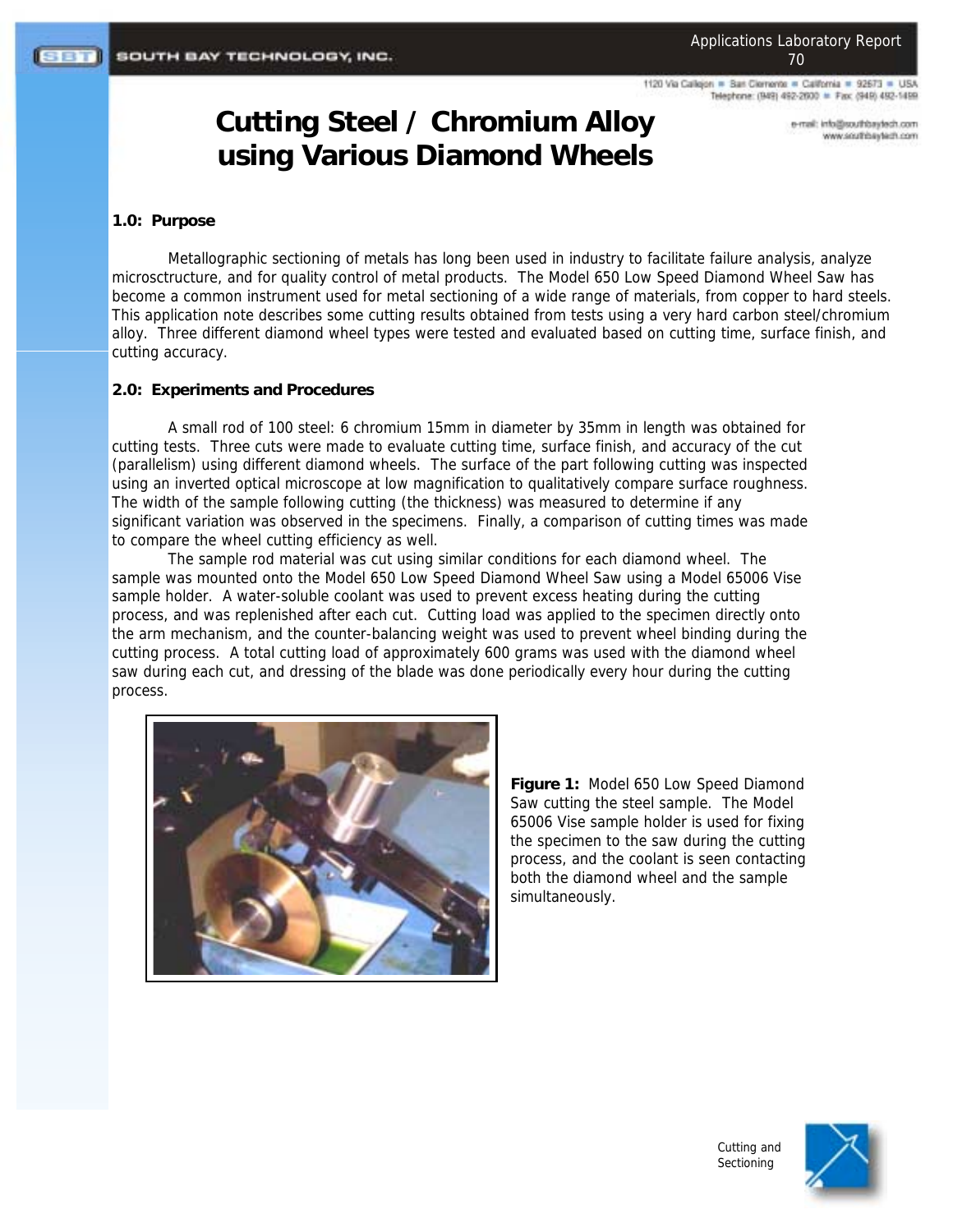1120 Via Calleion = San Clemente = California = 92673 = USA Telephone: (949) 492-2600 = Fax: (949) 492-1499

> e-mail: info@southbaytech.com www.southbaytech.com

| DIAMOND WHEEL             | CUTTING TIME         | THICKNESS (MM)     | VARIATION (MM) |
|---------------------------|----------------------|--------------------|----------------|
| DWH4123                   | 12 hours, 20 minutes | $1.850 - 1.910$ mm | 0.060          |
| DWH4121                   | 13 hours, 12 minutes | $1.370 - 1.540$ mm | 0.170          |
| <b>TEST Diamond wheel</b> | 8 hours              | $1.940 - 2.070$ mm | 0.130          |

**Table 1:** Cutting times and thickness variations of diamond wheels cutting 100 Steel: 6 Chromium sample

## **3.0: Results**

Cutting times of the samples were found to be quite long. Each diamond wheel cut the sample well, however some differences in surface roughness and cutting times were found. Each diamond wheel and the subsequent image of the surface under the optical microscope is given below.

# **DWH 4123**

This diamond wheel is classified as high concentration, fine diamond particle size (320 mesh). Cutting time was 12 hours, 20 minutes. The surface finish produced was very uniform and relatively smooth. No large variation in surface scratches were found, and no diamond particle embedding, grain pullout, or other artifacts were observed in the specimen.



**Figure 2:** Optical microscope image of surface following cutting on the Model 650. The scratch pattern produced is extremely uniform with no evidence of grain pullout or diamond embedding. Inverted microscope, reflected light image, 200x magnification.

### **DWH 4121**

This diamond wheel is classified as high concentration, coarse diamond particle size (120 mesh). Cutting time was 13 hours. The surface finished produced was quite rough in comparison with the DWH4123 surface. Some pullout or diamond embedding can be observed, and is indicated by the arrows. The scratches produced in the surface are also much rougher than seen in the fine diamond wheel case.



**Figure 3:** Optical microscope image of surface following cutting on the Model 650. The scratch pattern produced is rough and some material pullout is observed. Inverted microscope, reflected light image, 200x magnification.



Cutting and **Sectioning**